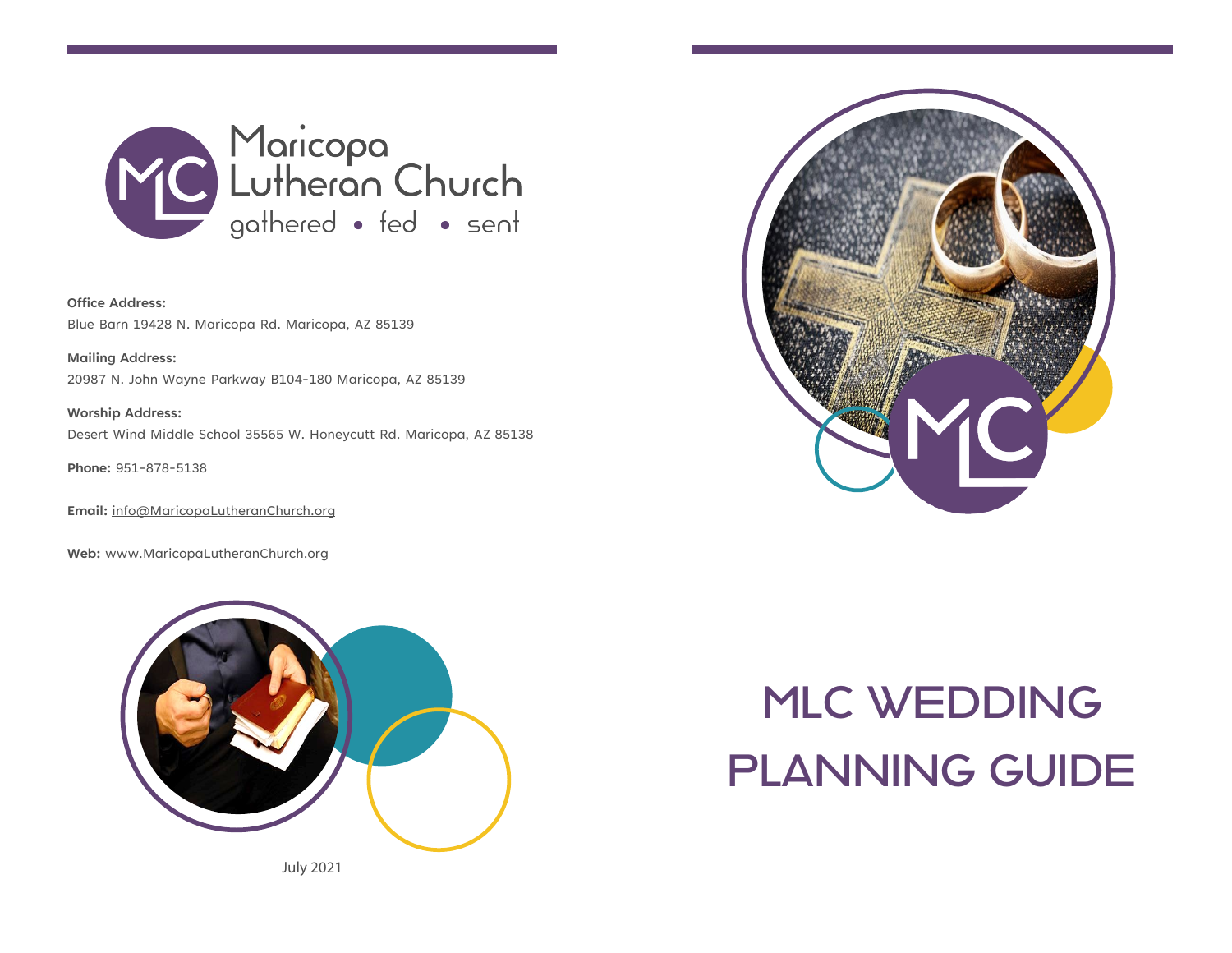# Blessings and Congratulations!

You are beginning an important journey, and we are honored that you want Maricopa Lutheran Church (MLC) to share in your joy. We want you to have a beautiful wedding and a lifetime of love for each other.

### Date

The date of your church wedding should be decided in consultation with the pastor and the wedding planner at least three months in advance.

### Location

MLC does not currently own a building, so you are responsible for finding and reserving an appropriate location. Outdoor weddings are acceptable, but keep in mind the unpredictability of the weather. Please consult with the pastor before finalizing the location.

# Officiating Pastor

The Pastor of Maricopa Lutheran will officiate at all weddings. Where it is the wish of the bride or groom to invite another pastor to participate in the ceremony, they should make this known to the MLC pastor who will then extend the invitation to the guest pastor.

### Premarital Counseling

Completion of premarital counseling is a prerequisite for the Pastor to perform the wedding. During the four to six sessions, details of the marriage service, personal relationships, home, church, and community will be discussed. Each session lasts 1.5 to 2 hours. The Pastor may choose to lead group sessions with multiple couples. The basis for the discussion will be your responses to a relationship assessment tool called "Prepare & Enrich" that is administered online. You will be notified by email when you can take the assessment, which takes 30-45 minutes.

### Marriage License

Please contact the appropriate government agencies in plenty of time to assure you have the marriage license in hand before the rehearsal.

### Honorarium

The honorarium for the pastor is \$250. For travel outside of Maricopa, mileage shall be per IRS guidelines plus food and lodging if suitable. These must be paid at least one week prior to the wedding.

| □ Piano □ Organ □<br>Scripture Readings (up to four; must include a Gospel): |                                                                                         |
|------------------------------------------------------------------------------|-----------------------------------------------------------------------------------------|
|                                                                              |                                                                                         |
|                                                                              |                                                                                         |
|                                                                              |                                                                                         |
|                                                                              |                                                                                         |
|                                                                              |                                                                                         |
|                                                                              |                                                                                         |
|                                                                              |                                                                                         |
|                                                                              |                                                                                         |
|                                                                              |                                                                                         |
|                                                                              |                                                                                         |
|                                                                              |                                                                                         |
|                                                                              |                                                                                         |
|                                                                              |                                                                                         |
|                                                                              | <u>and the state of the state of the state</u>                                          |
| $\Box$ Yes $\Box$ No                                                         |                                                                                         |
|                                                                              |                                                                                         |
|                                                                              |                                                                                         |
|                                                                              | Communion Assistants (if applicable; verify number required with pastor):               |
|                                                                              | Instrument:                                                                             |
| □ Piano □ Organ □                                                            |                                                                                         |
|                                                                              | Unity Candle or Unity Sand (circle one): □ Yes □ No<br>$\Box$ Piano $\Box$ Organ $\Box$ |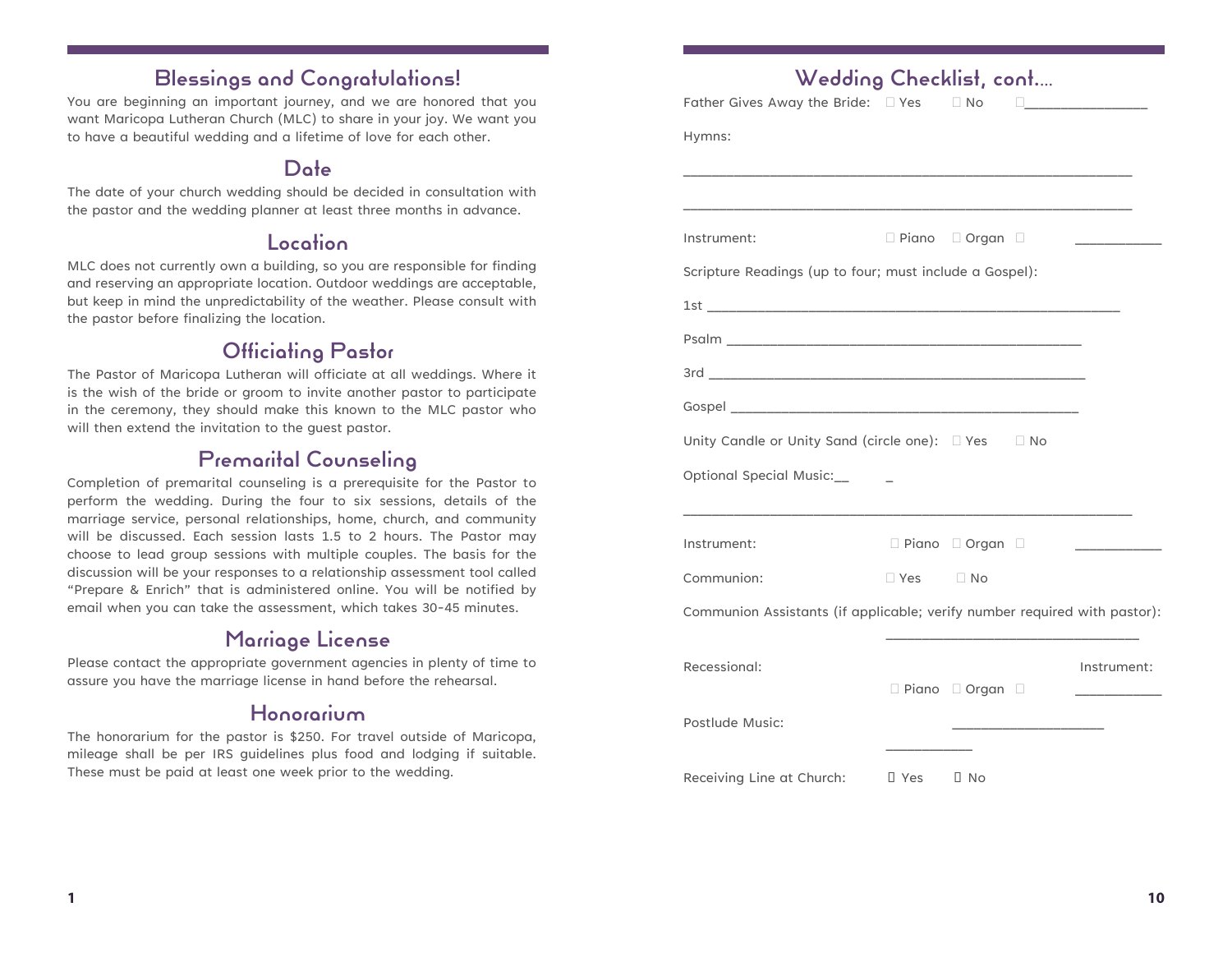### Wedding Checklist

| Rehearsal Date and Time:                                                   |                 |               |                                                                                                                        |               |           |
|----------------------------------------------------------------------------|-----------------|---------------|------------------------------------------------------------------------------------------------------------------------|---------------|-----------|
| Wedding Date and Time:                                                     |                 |               |                                                                                                                        |               |           |
| <b>Wedding Location</b>                                                    |                 |               |                                                                                                                        |               |           |
| Reception Time and Location:                                               |                 |               |                                                                                                                        |               |           |
| Estimated number attending (including wedding party):                      |                 |               |                                                                                                                        |               |           |
| Number of bridesmaids (including maid/matron of honor): __________________ |                 |               |                                                                                                                        |               |           |
|                                                                            |                 |               |                                                                                                                        |               |           |
| Flower girl (optional):                                                    |                 |               |                                                                                                                        |               |           |
| Ring bearer (optional):                                                    |                 |               |                                                                                                                        |               |           |
| Ushers (if not the groomsmen):                                             |                 |               |                                                                                                                        |               |           |
| Honorarium and Fees paid:                                                  |                 | $\square$ Yes | $\Box$ No                                                                                                              |               |           |
| (Pay Honorarium and Fees at least one week prior to wedding.)              |                 |               |                                                                                                                        |               |           |
| Wedding Rings Obtained:                                                    |                 | $\Box$ Yes    | $\square$ No                                                                                                           |               |           |
|                                                                            |                 |               |                                                                                                                        |               |           |
| Marriage License Obtained:                                                 |                 | $\square$ Yes | $\Box$ No                                                                                                              |               |           |
| Candle Lighter:                                                            |                 |               | <u> 1980 - Johann John Harry Harry Harry Harry Harry Harry Harry Harry Harry Harry Harry Harry Harry Harry Harry H</u> |               |           |
| Music submitted at least 2 weeks before wedding:                           |                 |               |                                                                                                                        | $\square$ Yes | $\Box$ No |
| Prelude:                                                                   |                 |               | the control of the control of the control of the control of the control of the control of                              |               |           |
| Instrument:                                                                | $\square$ Piano | $\Box$ Organ  |                                                                                                                        |               |           |
| Processional:                                                              |                 |               |                                                                                                                        |               |           |
| Instrument:                                                                | $\square$ Piano | $\Box$ Organ  |                                                                                                                        |               |           |

# What is a Wedding?

Your decision to be married in the Church suggests that you expect the character of your wedding to be explicitly Christian. That is our expectation also. Keep in mind that your wedding is first and foremost a worship service. Therefore, it should include only rituals and music appropriate to Christian worship.

See the Order of Worship on page 4 and the Wedding Checklist on pages 9 and 10.

The Christian wedding is about God who created you in his image and unites you as one flesh. It is the occasion to thank God for establishing marriage, for bringing the two of you together, and for continuing to bless you with his ever-present and abundant support. Marriage is a covenant (promise) made between a man and a woman which is grounded in the steadfast love of God. God's abiding faithfulness is the model.

To make the wedding more meaningful, remember that the invited guests are not mere spectators, but participants. Choose ways that they can participate, such as in the singing of hymns and songs. Marriage is a glad occasion overflowing with joy, and those who celebrate it rejoice in the gifts of God— life, health, strength, sexuality, the family—all that God declared from the beginning to be "very good."

Those who plan to be married should begin with prayerful consideration of God's love, the sanctity of marriage, and their own faith and commitment.

### Wedding Coordinator

Generally, all weddings require consultation with a Wedding Coordinator. The Wedding Coordinator will meet with you and work with you to help make your wedding a cherished memory. Check with the facility that will host your wedding to verify their requirements.

# Pianist / Organist

Please note the Musician's fee typically covers a brief rehearsal the day of the wedding. Additional rehearsals may incur additional fees. The couple is responsible for getting printed music to the musician **not less than two weeks** prior to the wedding date. Please notify the Pastor if you need help in identifying a pianist or organist for the wedding.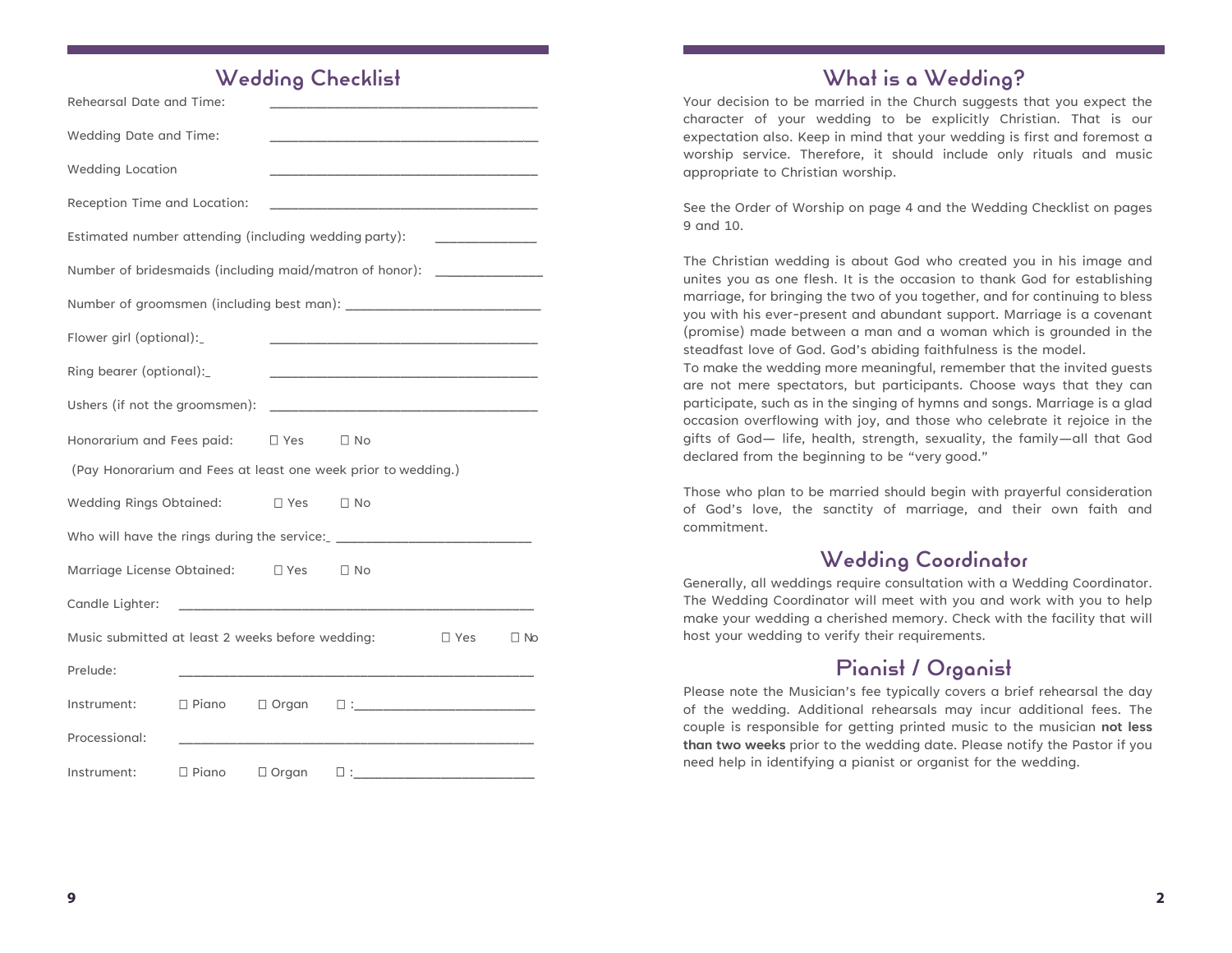### Music Selection

Since the wedding ceremony is *first and foremost a worship service*, selections must be appropriate for use at any worship service (i.e. sacred in nature.) Save secular selections for the reception.

- Does this music/text praise and/or give thanks to God?
- Is it based on, or does it reflect, a scriptural theme?
- Is this song in the form of a prayer?

The Pastor and the Music Coordinator will make the final decisions regarding acceptability of hymns and special music. Solos must be submitted to the pastor and the music coordinator **at least two weeks**  prior to the wedding and before printing of the worship bulletin. See pages 5-6 for music suggestions.

### Rehearsal

Please be on time! Be sure all members of the wedding party are present: bride, groom, parents of the bride and groom, best man, maid (matron) of honor, bridesmaids, groomsmen, and ushers. Bring the marriage license to the rehearsal. The rehearsal lasts from 30-45 minutes. Photography

Pictures may be taken of the wedding party before or after the ceremony. Flash photography is **not allowed** during the marriage service—this includes the processional by the bride.

### Custodial

Be sure to coordinate with the custodians at the facility. You are typically responsible for putting all your materials away after the ceremony. Security

The Pastors and staff assume no responsibility for lost, stolen, or broken items. Leave all valuable personal belongings and gifts in the care of family or friends and ask them to remove them at the end of the wedding. Alcohol and Drugs

There is a **no alcohol or drug tolerance policy**. Please ask your family, attendants, and ushers to refrain from alcohol or drugs before and during the rehearsal as well as the ceremony. The Pastor may decline to participate if he/she determines anyone in the wedding party has been consuming alcohol or drugs. In that case, the honorarium and fees are forfeited.

### Scripture Selections, continued

#### **New Testament**

| Romans 8:31-35, 37-39  | If God is for us                                           |
|------------------------|------------------------------------------------------------|
| Romans 12:1-2, 9-18    | A living sacrifice and genuine love                        |
| 1 Corinthians 13:1-13  | The greatest gift is love                                  |
| Ephesians 3:14-19      | The breadth, length, height and depth of<br>Christ's love  |
| Ephesians 5:1-2, 21-33 | Walk in love, as Christ loves us                           |
| Philippians 2:5-11     | The same attitude as Christ                                |
| Philippians 4:4-9      | Rejoice in the Lord always                                 |
| Colossigns 3:12-17     | Clothed in compassion, kindness, meekness,<br>and patience |
| 1 John 3:18-24         | Let us love in truth and action                            |
| 1 John 4:7-16          | Let us love one another for love is of God                 |

#### **Gospels**

| Matthew 5:1-10      | The beatitudes                          |
|---------------------|-----------------------------------------|
| Matthew 5:13-16     | You are the light, let your light shine |
| Matthew 7:21, 24-29 | A wise person builds upon the rock      |
| Matthew 19:3-6      | What God has united must not be divided |
| Matthew 22:35-40    | Love, the greatest commandment          |
| Mark 10:6-9         | They are no longer two but one          |
| John 2:1-11         | The wedding at Cana                     |
| John 15:9-17        | Love one another as I have loved you    |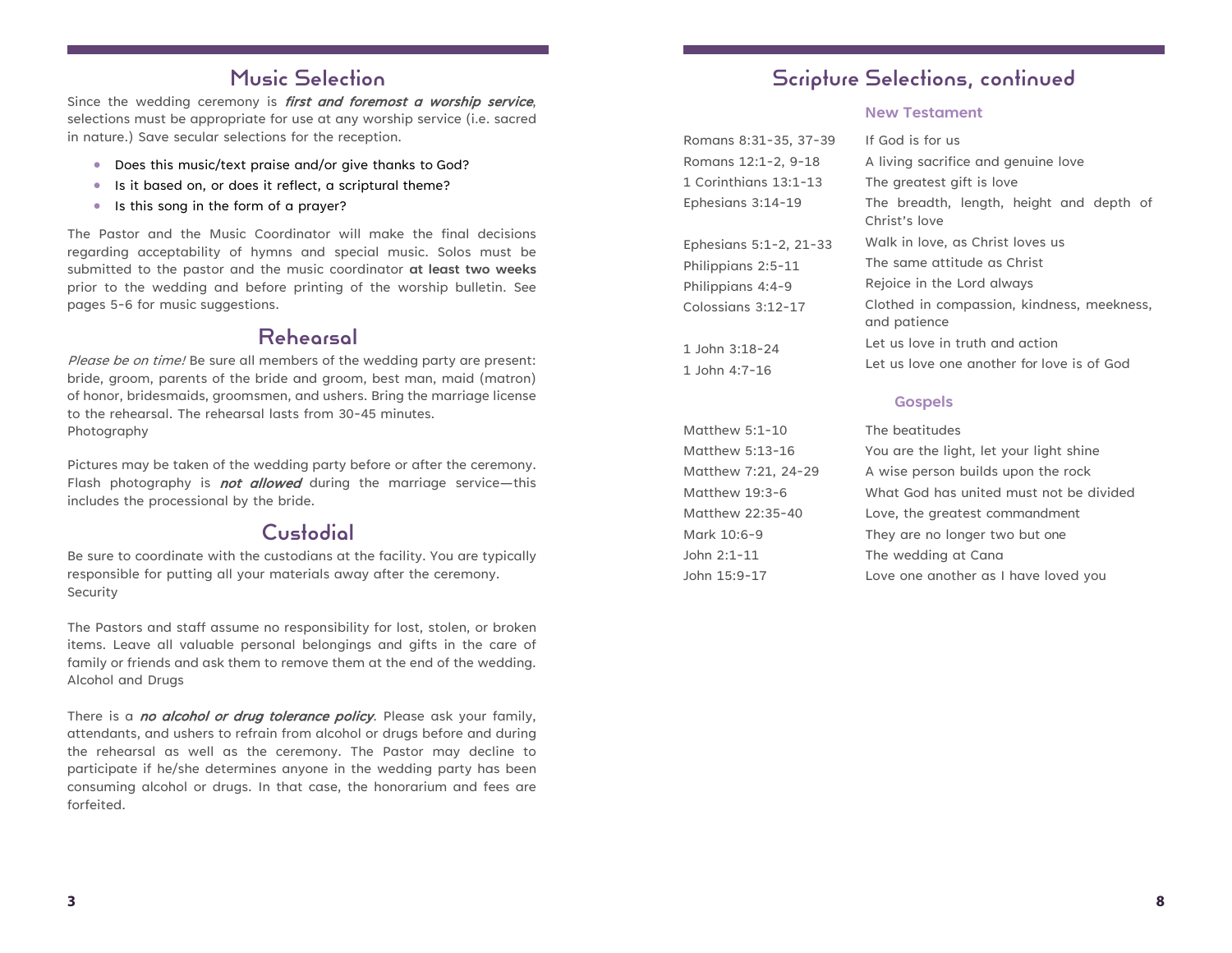# Scripture Suggestions

Two to four Scripture passages are read and the brief sermon may be based on one of these or yet another passage of the Pastor's choosing. Communicate with your pastor regarding your choices at least two weeks prior to the wedding. Below are some Scripture suggestions to help you. Feel free to explore other Scripture options that are meaningful to you.

#### **Old Testament**

| Genesis 1:26-31                                | Woman and man created in the image of God     |
|------------------------------------------------|-----------------------------------------------|
| Genesis 2:18-24                                | Companionship rather than loneliness          |
| Proverbs 3:3-6                                 | Loyalty and faithfulness written on the heart |
| Song of Solomon 2:10- The voice of the beloved |                                               |
| 13                                             | Many waters cannot quench love                |
| Song of Solomon 8:6-7                          | God's mercy is remembered                     |
| Isaiah $63:7-9$                                | The new covenant of the people of God         |
| Jeremiah 31:31-34                              |                                               |

#### **Psalms**

| May God be merciful to us and bless us        |
|-----------------------------------------------|
| We are God's people; the sheep of God's       |
| pasture                                       |
| The steadfast love of the Lord                |
| The Lord keeps watch over you                 |
| Unless the Lord builds the house              |
| Blessed are those who walk in the Lord's ways |
| Let everything that breathes praise the Lord  |
|                                               |



# Order Of Worship

#### **GATHERING**

Prelude and Processional Greeting Declaration of Intention Prayer of the Day Hymn

#### **WORD**

Scripture Readings (See pages 7-8 for suggestions) Message Hymn

#### **MARRIAGE**

Vows Giving of Rings Acclamation [Optional Unity Candle or Sand] [Optional Special Music] Marriage Blessing Prayers of Intercession [Holy Communion is optional] [Optional Special Music]

#### **SENDING**

Blessing Presentation of the Couple Dismissal Recessional and Postlude

#### Note:

- 1) See pages 5-6 for Music Suggestions.
- 2) See pages 7-8 for Scripture Suggestions.
- 3) Holy Communion is optional. Please discuss with the Pastor.
- 4) <sup>A</sup> wedding program is optional. If you decide to print one, the design and printing is your responsibility. Please submit a draft copy to the Pastor and the Wedding Planner for approval at least one week before you will have it printed.